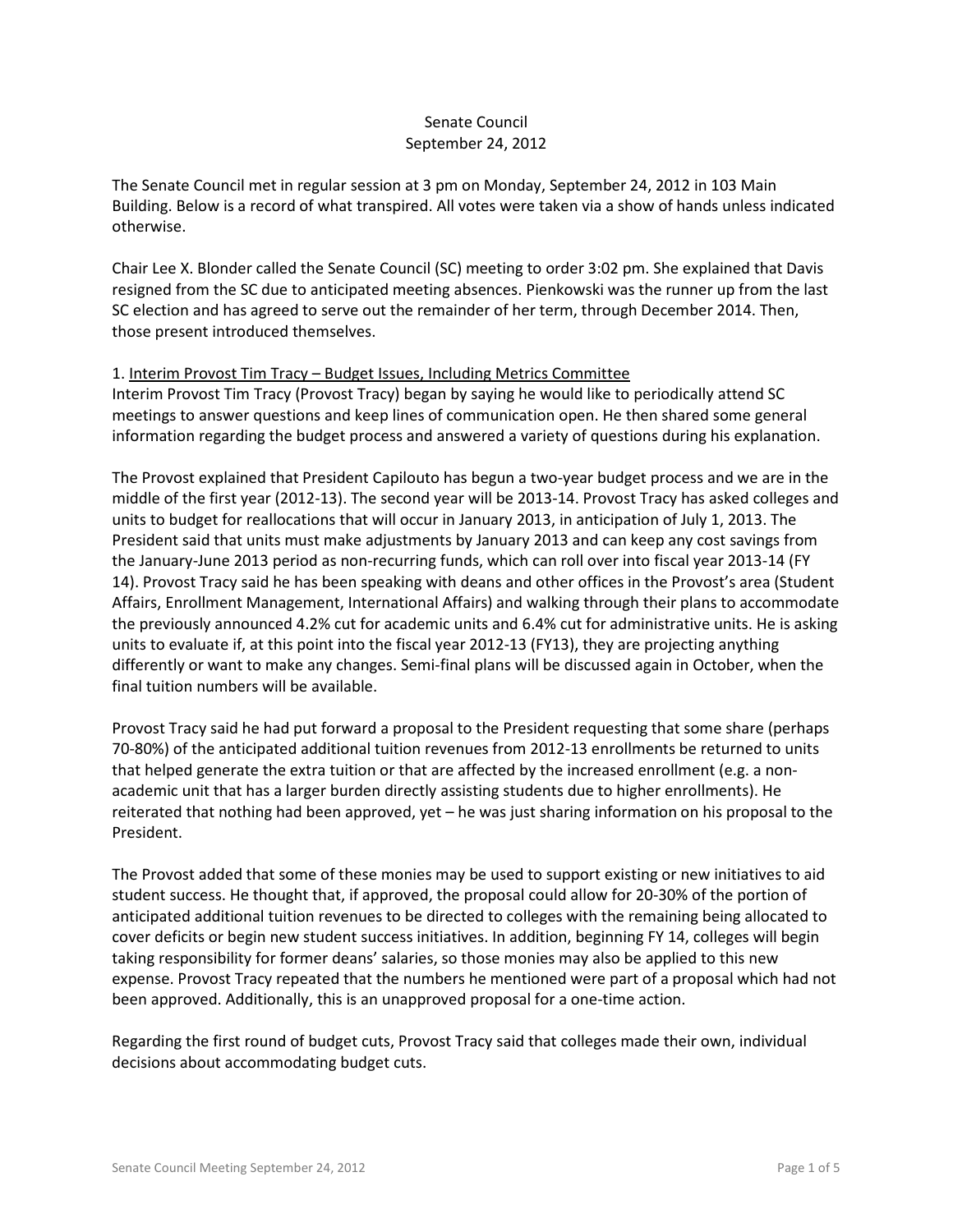The Chair asked for additional information on how faculty and the SC can participate fully in discussions about budgetary allocations and the proposed new budget model. The Provost said there is a budget metrics committee that is charged with developing University-wide metrics by which colleges measure internal college improvements, which can help prevent across-the-board cuts. The metrics committee is comprised of deans, department chairs and center directors.

Provost Tracy said the metrics can help identify the value of quality learning at all levels and for units to use as a measure of improvement. Such evaluations can be done in a variety of ways, including intercollegiate peer evaluations and reviews of classes; retention rates; and graduation rates. He indicated a desire for evaluation methods that go beyond measuring seat time. Collaborative teaching should be rewarded at all levels, along with other forms of teaching, research and service. Though not all efforts may necessarily succeed, colleges should be encouraged to continue being innovative and try new initiatives aimed at increasing student learning and success.

Regarding the metrics committee composition, SC members indicated that while some department chairs held their departmental faculty's regard, others did not. Provost Tracy' suggestion that the SC identify three faculty members to serve on the metrics committee was received well. Additionally, it is acceptable if the final metrics are similar to the top 20 plan metrics, as long as the new metrics are determined by a contemporary review of UK.

A few SC members asked about how layoffs (associated with the second round of budget cuts) will be conducted. Provost Tracy said that in some contrast to the first round's layoffs, the second round's layoffs will be conducted with greater sensitivity to the impact on the affected individuals and their units. The Provost said he was also spreading the word regarding value- or incentive-based budgeting. He said costs and revenues would be associated with the units that incur them, although monies will be set aside for areas whose functions are important for the University's goals but may not generate revenues.

Edwards expressed his and other students' appreciation for the recent realignments in the Provost's area. He commented that he and other students in his college (Education) received all kinds of information from their dean about the budget discussions. He asked if there was any type of website with that type of information for students whose deans did not share that information regularly. Provost Tracy said that he tried to avoid sending information out via mass email but would consider doing so, and he would remind deans again to share information as it becomes available.

The Chair said that given the time, the SC needed to move on to other agenda items. SC members thanked Provost Tracy for attending.

## 2. Minutes from September 17, 2012 and Announcements

The Chair drew SC members' attention to one correction made to the minutes. She said there were no additional changes. There being **no objection**, the minutes from September 17 were **approved** as amended.

The Chair offered announcements. She said she spoke with the Provost about the associate provosts for faculty advancement chairing the Health Care Colleges Council (HCCC). She said that the Provost preferred that position concentrate on faculty advancement, so the SC will need to review its suggestion that that position chair the HCCC.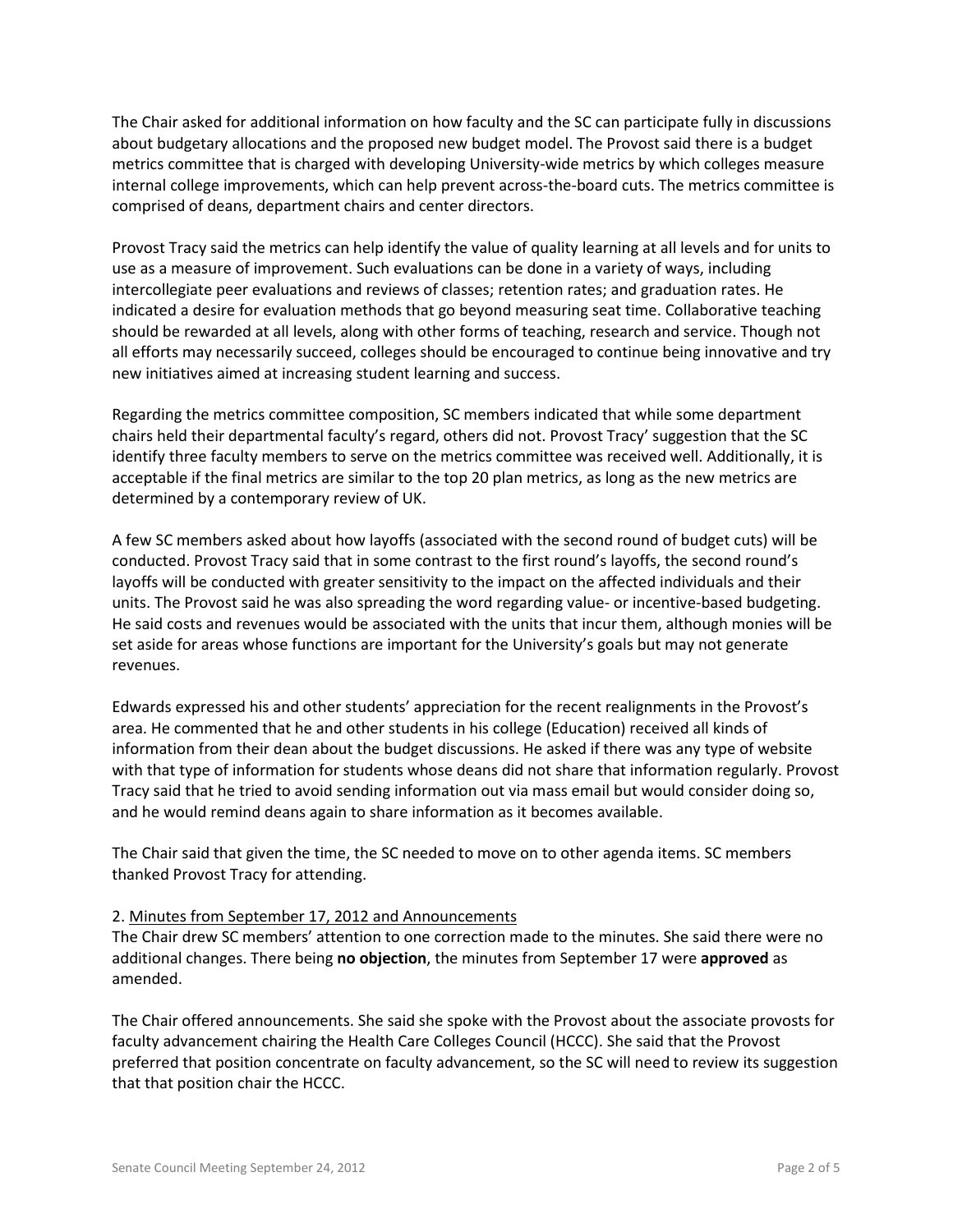The Chair discussed with both the President and Provost the issue of improved diversity in administrative positions.

### 3. Old Business

### a. Academic Approvals Workgroup Report

The Chair asked Grossman to explain the proposal, with a focus on the three recommendations. Grossman shared some background information regarding the Academic Approvals Workgroup (AAW) and explained the three first two recommendations:

- 1. Require academic councils (Graduate Council, Health Care Colleges Council, Undergraduate Council) to adhere to a specific list of review requirements to which they adhere during the review process.
- 2. Disband Senate's Academic Programs Committee (SAPC). With the establishment of specific checklists from each academic council, the review of new programs by the SAPC could be eliminated. Another alternative would be for the charge and focus of the Senate's Academic Programs Committee to be modified.

There was extensive discussion about those recommendations.

Grossman **moved** that the SC require the academic councils to publish a specific list of review requirements to which they adhere during the review process and ask the Senate's Academic Programs Committee to review the list and augment if necessary. Brion **seconded**. The criteria will return to the SC when the criteria are ready.

SC members discussed whether the SAPC should create its own review criteria and mesh that with the councils' criteria, or if the SAPC should just review the councils' criteria and revise if needed. Brion said that when she seconded the motion, she was under the impression that the SAPC would review lists created by the academic councils, not create another list.

Grossman **withdrew** his motion.

Brion **moved** that the SC ask the academic councils (Undergraduate Council, UC; Graduate Council, GC; and Health Care Colleges Council, HCCC) to publish by the end of December a specific list of review requirements used during the new program review process, which will be reviewed by the Senate's Academic Programs Committee (SAPC) for additions, amendments and clarification before consideration by the Senate Council. Anderson **seconded**. Wood **offered an amendment** to include removing of the SAPC's charge to review new program proposals. Grossman **seconded**.

Grossman commented that he thought the SAPC has done very good work and the motion was not intended to insult their work. Once the SAPC can review the academic councils' requirements, the review criteria for academic councils should be such that a review by the SAPC will be redundant. Brion said she thought the amendment should be a separate motion after the criteria were reviewed.

A **vote** was taken on the **amendment** to include removing of the SAPC's charge to review new program proposals. The motion **failed** with three in favor and six against.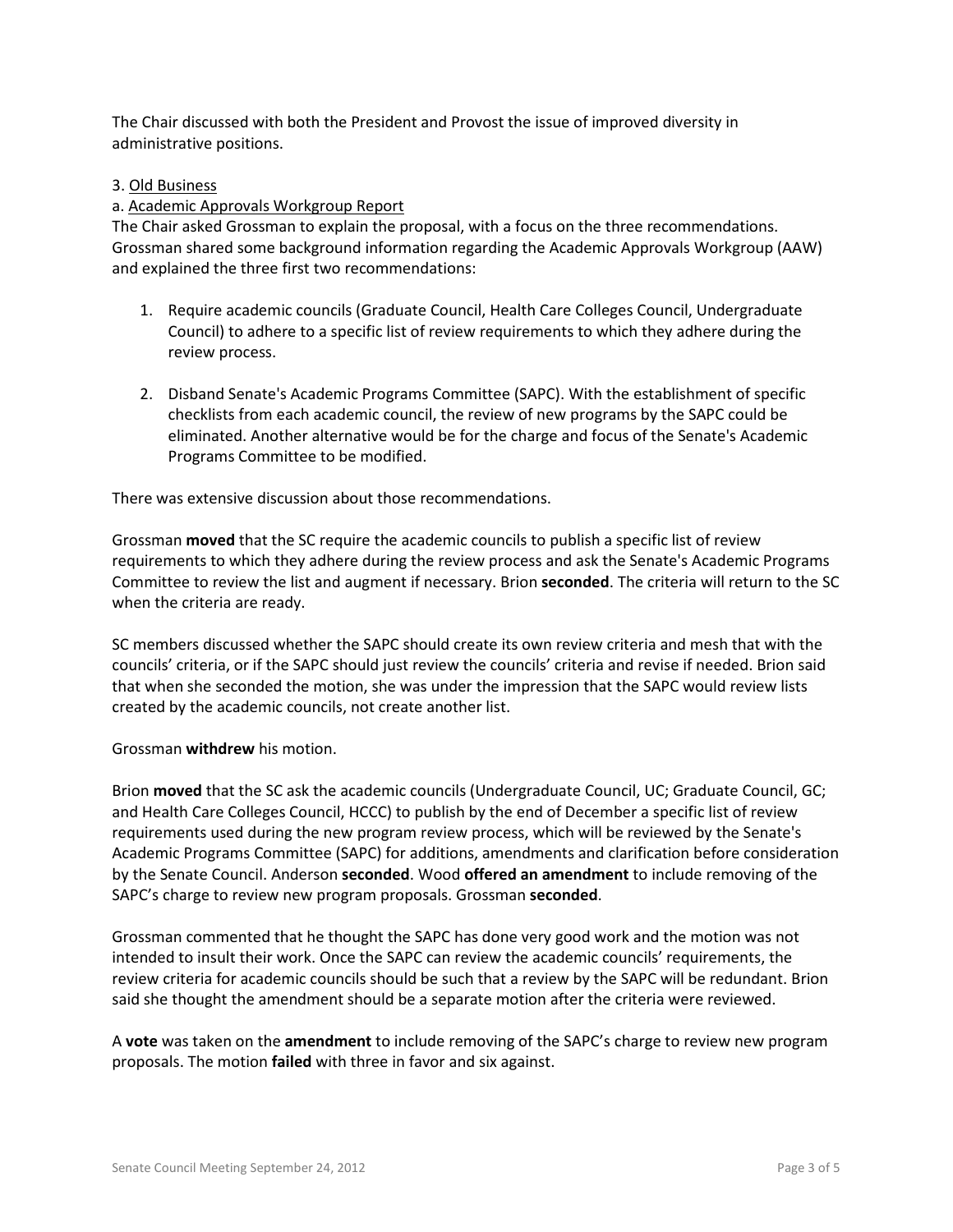A **vote** was then taken on the original **motion** that the SC ask the academic councils (Undergraduate Council, UC; Graduate Council, GC; and Health Care Colleges Council, HCCC) to publish by the end of December a specific list of review requirements used during the new program review process, which will be reviewed by the Senate's Academic Programs Committee (SAPC) for additions, amendments and clarification before consideration by the Senate Council. The motion **passed** with none opposed.

Ms. Brothers asked that SC members also address the need for updated definitions and new CPE (Council on Postsecondary Education). Grossman **moved** that the Senate's Admissions and Academic Standards Committee codify the proposed definitions in the AAW Report, Appendix B, and make them compliant with the most recent CPE rules and return them to the SC. Pienkowski **seconded**. A **vote** was taken and the motion **passed** with none opposed.

## 4. Committee Reports

a. Senate's Academic Organization and Structure Committee – Herman Farrell, Chair

i. Proposed Merger of Department of Merchandising, Apparel and Textiles with Hospitality and Management Program (and Associated Name Change)

Guest Herman Farrell, chair of the Senate's Academic Organization and Structure Committee, explained the proposal. He noted that a revised proposal was available and would be sent to the Office of the Senate Council. It was clarified that the proposal intended to change the name of the existing Department of Merchandising, Apparel and Textiles to the Department of Retailing and Tourism Management and move the Hospitality and Tourism Management degree program (and associated faculty) to that newly named department.

SC members asked a variety of questions, all of which were answered satisfactorily. The Chair said there was a unanimous vote from the SAOSC to endorse the proposal; the SC needed to move a motion to recommend approval to the Senate. Wood **moved** that the SC send a recommendation that the Senate endorse the proposed name change of the Department of Merchandising, Apparel and Textiles to the Department of Retailing and Tourism Management and that the Hospitality and Management program transfer from the Department of Dietetics and Human Nutrition to the new Department of Retailing and Tourism Management.

Wood received confirmation that the graduate programs involved remained intact with their current graduate faculty, as did the undergraduate degrees – there was no transfer of programs. Grossman **seconded**. There being no further discussion, a **vote** was taken and the motion **passed** with none opposed.

# 5. Discussion on National Conference on Undergraduate Research - Director of Undergraduate Research Diane Snow

Guest Diane Snow, director of the Undergraduate Research Center, explained the situation at hand. She talked at length about the required components for hosting the National Conference on Undergraduate Research (NCUR) 2104. She answered many, many questions from SC members.

Grossman **moved** that the Senate authorize the Registrar to make scheduling arrangements as necessary for NCUR to proceed and if someone's room is used for NCUR, the Registrar will identify another room for the class; this motion authorizes the Registrar. Wood **seconded**. Edwards offered an **amendment** to ask the entire campus to accommodate the redirection of classes. Grossman **seconded**.